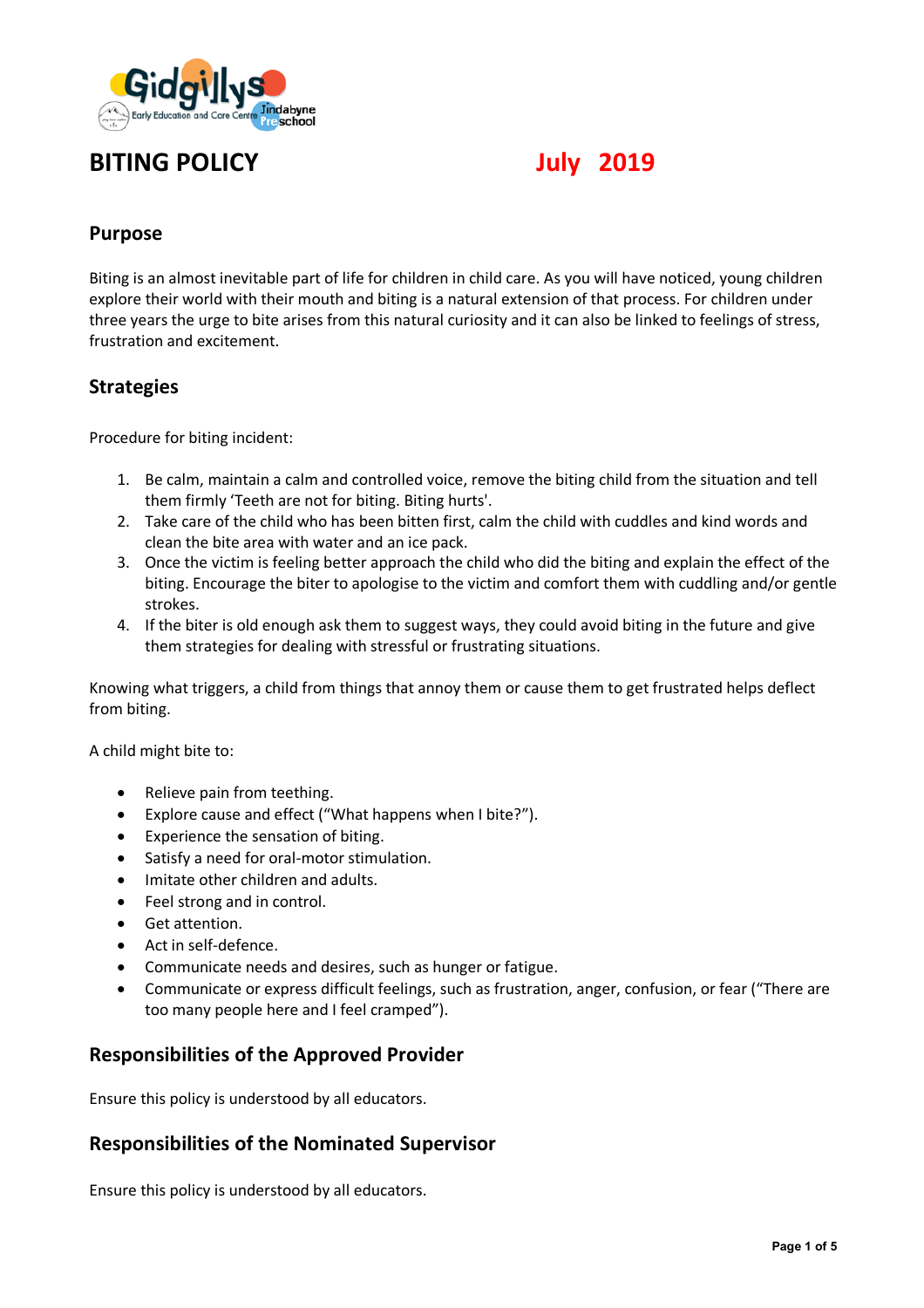

If you are concerned about the biting habits of the child, make sure to speak with the parents about it. The last thing you want is upset parents that their child keeps getting bitten. If you think that a professional opinion is needed particularly for older children, ask the parents whether they are happy to seek that help. Sometimes there could be some underlying issues causing the child to bite such as Sensory Processing Disorder (SPD).

## **Responsibilities of the Educators**

#### **Positively managing biting**

For some general ideas on how to manage a biting child consider employing some of the tactics listed below:

- Encourage the use of words and teach children to practice saying 'Stop, I don't like it' when they have their toy taken or when they are frustrated by something.
- If possible, observe the child who bites closely for a day and provide suggestions for how to manage situations where the child might bite for example 'Why don't you play with this toy while Melissa is playing with that one'.
- Take note of who the biter usually bites and when the biter is biting. When the biter approaches a child step in to make sure the situation is kept under control and teach the victim to be assertive and say, 'Teeth are not for biting" or "Stop" if they are younger.
- Make sure the biter has enough personal space and help them find a peaceful corner to do something quiet if you spot any behaviour which might lead to biting.

#### **When children do bite**

As mentioned at the beginning of this policy, no matter how proactive you are about preventing biting there is still a good chance that children will bite or be bitten when they are in a group environment. When this does happen follow the procedure outlined below.

## **Responsibilities of the Families**

- While biting is extremely stressful for everyone involved it is an almost inevitable part of life for children in group situations. Give guidance to the child as much as possible on what teeth are used for.
- Playing pretend biting games with young children is not recommended as children may try and "play" with one of their friends and bite too hard. We want to discourage this as much as possible.
- There are books available that do talk about biting so if the child is a frequent biter, purchasing some of these resources may help with educating your child on biting others.
- There are a variety of things that families can do to prevent biting. I helps to not 'bite back'
- Have age-appropriate expectations for your child's behaviour based on his or her current skills and abilities.
- Make sure your child's schedule, routines, and transitions are predictable and consistent. At meal and bedtimes, try to do things in the same way and at the same times. Young children thrive when they know what will happen next.
- Offer activities and materials that allow your child to relax and release tension. Some children like yoga or deep breathing. Offer playdough, foam balls, bubbles, soft music, and other stress-reducing items.
- Use positive guidance strategies to help your child develop self-control. For example, offer gentle reminders, phrased in a way that tells them what behaviours are expected. "Be sure to hang up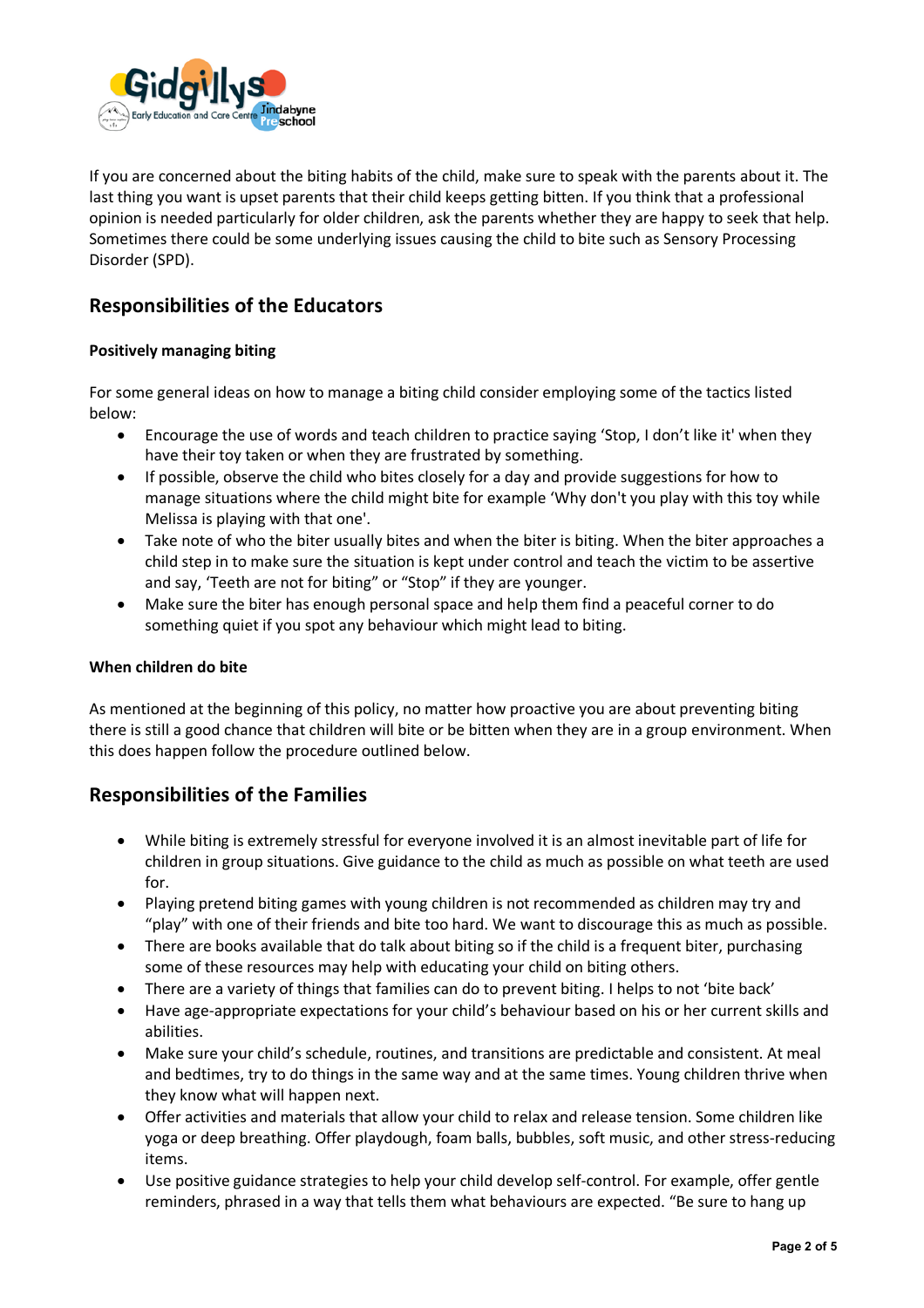

your coat on the hook." "You can each have a bucket to use in the sandbox." "Put a small dot of toothpaste on your brush. You won't need much to get your teeth clean."

• Provide items to bite, such as teething rings or clean, wet, cold washcloths stored in the refrigerator. This helps children learn what they can bite safely, without hurting anyone else.

If biting becomes a habit for your child and ongoing positive guidance is not effective, it is time to set up a meeting with your child's educators. Together, you can plan an approach for addressing the behaviour that can be applied consistently at home and at the service. Together, you can discuss and define the behaviour and find the cause behind it. Next, you and the educators can develop a plan to address the causes and help your child to replace biting with acceptable behaviours. Try the plan for several weeks but be patient. It takes time to change behaviours that have become habits. Keep in touch with your child's educators to share information about changes in behaviour. After several weeks, evaluate the plan's effectiveness and make changes as needed.

## **Related Statutory Obligations & Considerations**

#### **Australian Children's Education and Care Quality Authority (ACECQA)**

http://www.acecqa.gov.au/

**Department of Education** - http://www.dec.nsw.gov.au/what-we-offer/regulation-andaccreditation/early-childhood-education-care

**Early Years Learning Framework (EYLF)** - http://files.acecqa.gov.au/files/National-Quality-Framework-Resources-

Kit/belonging being and becoming the early years learning framework for australia.pdf **Education and Care Services National Regulations (Children (Education and Care Services) National Law (NSW)** http://www.legislation.nsw.gov.au/#/view/regulation/2011/653 **National Quality Framework (NQF)** - http://acecqa.gov.au/national-quality-framework/ **United Nations Convention on the rights of the child -** https://www.unicef.org.au/

## **Related Telephone Numbers**

• Early Childhood Directorate – 1800 619 113

## **Amendment History**

| Date     | Amendment                   | Notes of amendment |
|----------|-----------------------------|--------------------|
| 14.11.18 | - Policy Created            |                    |
| 8.7.19   | - Reviewed, no changes made |                    |

This policy will be updated to ensure compliance with all relevant legal requirements every year. Appropriate consultation of all stakeholders (including staff and families) will be conducted on a timely basis. In accordance with Regulation 172 of the *Education and Care Services National Regulation*, families of children enrolled will be notified at least 14 days and their input considered prior to any amendment of policies and procedures that have any impact on their children or family.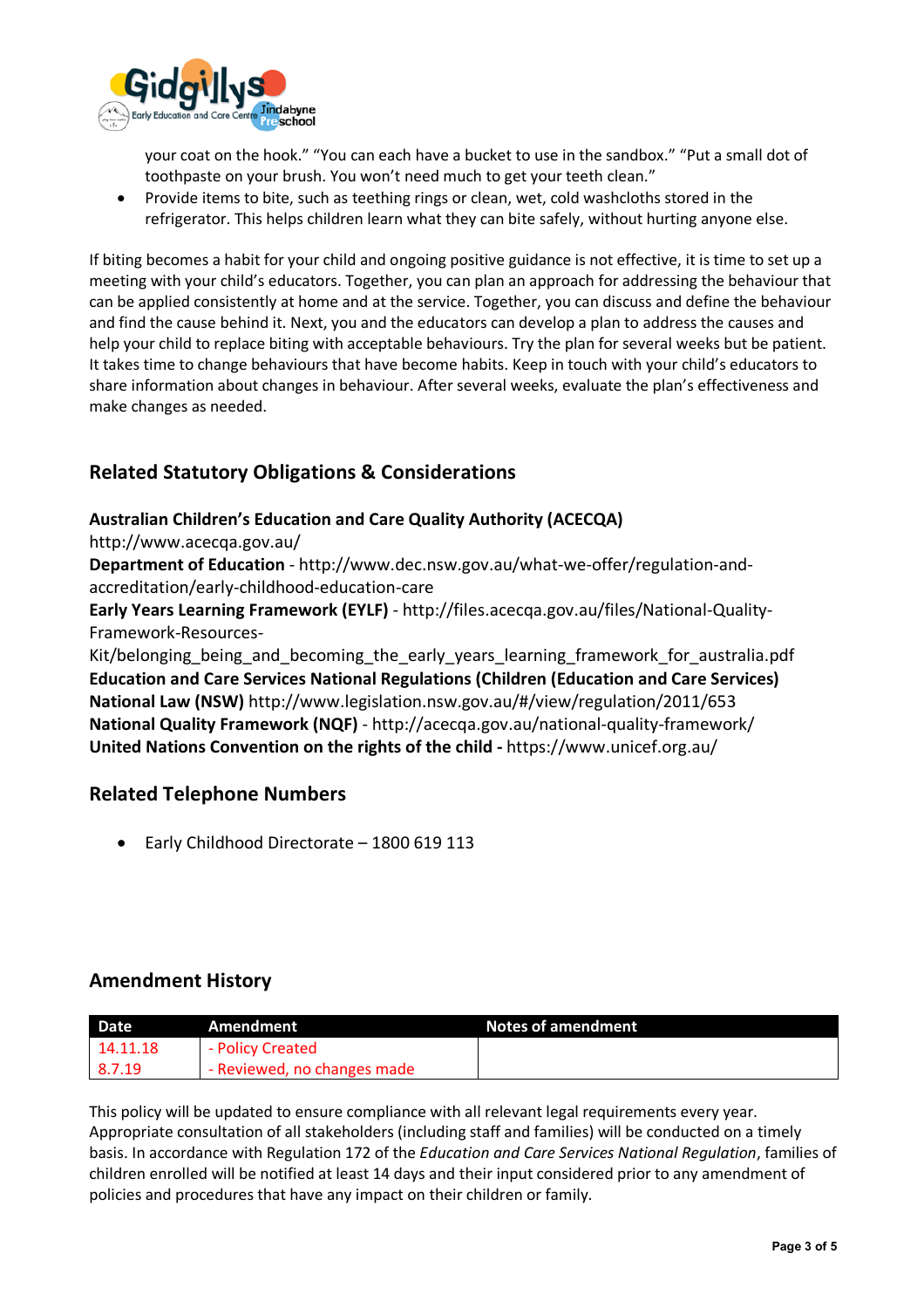

| Date:            | $8th$ July 2019                 |
|------------------|---------------------------------|
| Last Amended By: | <b>Kylie Showman</b>            |
| Next Review:     | December 2020                   |
| Position:        | Director / Nominated Supervisor |

Table on Reasons for Biting as on Careforkids.com.au website

| <b>Reason for biting</b>         | <b>Possible solution</b>                                                                                                                                                                                                                                                                 |
|----------------------------------|------------------------------------------------------------------------------------------------------------------------------------------------------------------------------------------------------------------------------------------------------------------------------------------|
| Teething                         | Provide a wide range of chewable toys and teething rings for the child to bite<br>on. Make sure to disinfect them and wash them if possible before using with<br>another child.                                                                                                          |
|                                  | Offer hard food such as rusks and soothing foods such as cold apple wrapped in<br>muslin to satisfy the child's urge to bite.                                                                                                                                                            |
| Natural<br>curiosity/exploration | Remove the child quickly from whatever it is they are biting and say 'Teeth are<br>not for biting! Biting hurts!'                                                                                                                                                                        |
|                                  | Make sure the child understands that biting is not a game.                                                                                                                                                                                                                               |
|                                  | Help the child understand the difference between things that are okay to bite<br>and those that are not okay to bite.                                                                                                                                                                    |
| Excitement                       | Remove the child quickly from whatever it is they are biting and say 'Teeth are<br>not for biting! Biting hurts'.                                                                                                                                                                        |
|                                  | Teach the child gentle ways of showing affection and excitement such as<br>cuddling and stroking.                                                                                                                                                                                        |
| Frustration                      | Where possible avoid situations that the child might find frustrating and/or<br>intervene if you see them becoming frustrated.                                                                                                                                                           |
|                                  | Monitor the child when they are playing with other children. Try and keep group<br>play sessions short and step in and distract the children if they both want the<br>same toy.                                                                                                          |
|                                  | If a child is bitten, say 'Teeth are not for biting! Biting hurts!' remove the child<br>and do not return him or her to the play situation. Attend to the child who has<br>been bitten.                                                                                                  |
|                                  | Take some time to talk to the child after the biting has occurred and explain why<br>they should not bite. Tell them you understand the reasoning for doing it<br>(frustration, excitement) and if age appropriate give them some alternative<br>ways of dealing with their frustration. |